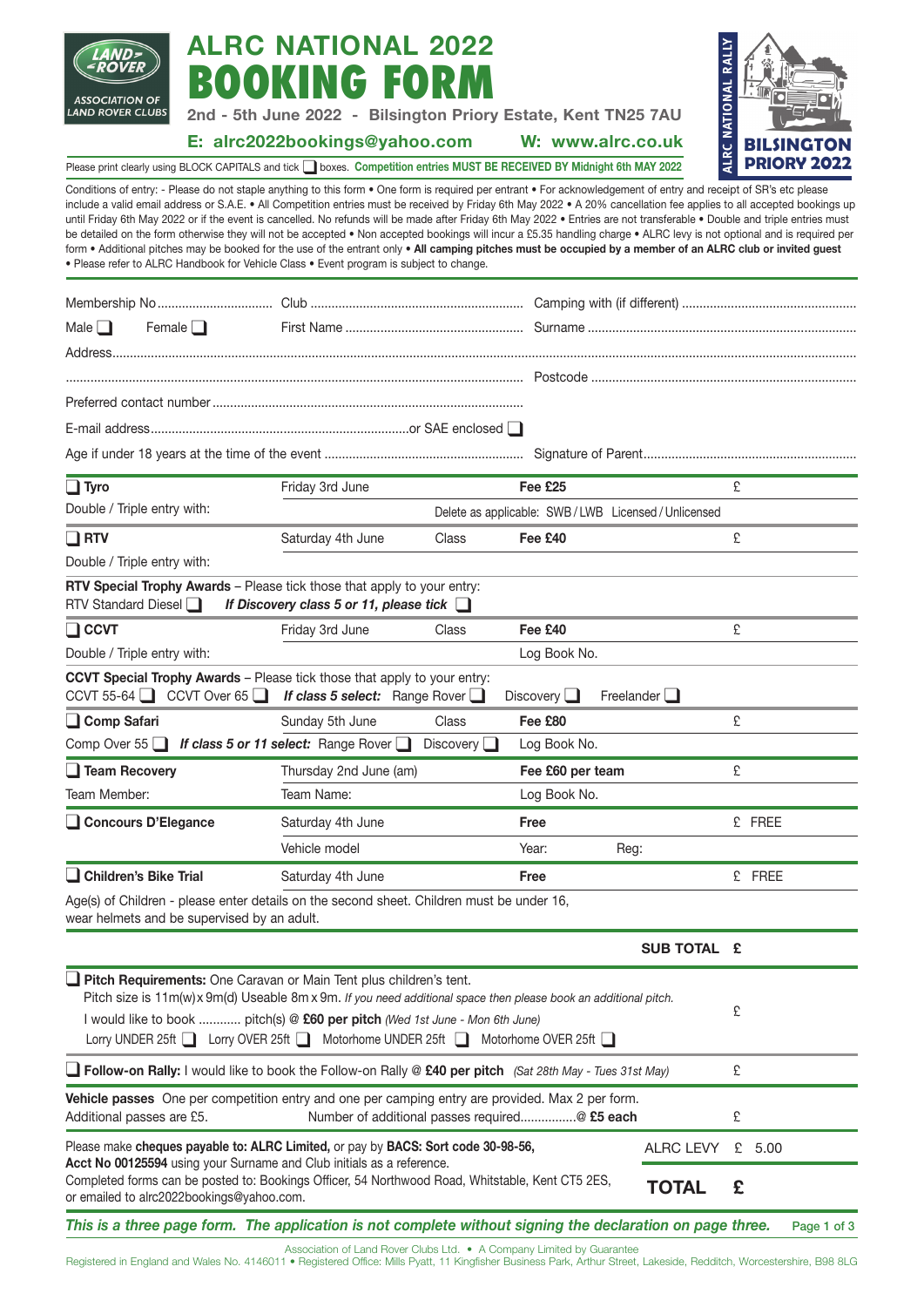| ALRC NATIONAL 2022<br>BOOKING FORM<br><b>ASSOCIATION OF</b><br>AND ROVER CLUBS.<br>2nd - 5th June 2022 - Bilsington Priory Estate, Kent TN25 7AU<br>E: alrc2022bookings@yahoo.com |             |                          |      | W: www.alrc.co.uk | <b>RALLY</b><br>ALRC NATIONAL           |  |  |
|-----------------------------------------------------------------------------------------------------------------------------------------------------------------------------------|-------------|--------------------------|------|-------------------|-----------------------------------------|--|--|
| Please print clearly using BLOCK CAPITALS and tick  subcxes. Competition entries MUST BE RECEIVED BY Midnight 6th MAY 2022                                                        |             |                          |      |                   | <b>BILSINGTON</b><br><b>PRIORY 2022</b> |  |  |
| <b>Children's Bike Trial</b><br>Please enter the responsible Parent / Guardian's name at the top of this form (page 1), together with their Club and<br>contact details.          |             |                          |      |                   | Age of Child                            |  |  |
| Children must be under 16, wear a helmet and be                                                                                                                                   |             | Child's name and Surname |      |                   |                                         |  |  |
| supervised by an adult. Further entries can be made<br>by submitting more booking applications.                                                                                   | 1           |                          |      |                   |                                         |  |  |
|                                                                                                                                                                                   | 2           |                          |      |                   |                                         |  |  |
| While entry maybe made on the day, each child receives<br>a gift pack, therefore pre-booking would help the                                                                       | 3           |                          |      |                   |                                         |  |  |
| organising team to avoid any possible disappointment.                                                                                                                             | 4           |                          |      |                   |                                         |  |  |
| <b>Marshalling</b><br>Please indicate which event you are willing to marshal in:                                                                                                  |             |                          |      |                   |                                         |  |  |
|                                                                                                                                                                                   | Tyro $\Box$ | RTV                      | CCVT | Comp              | First Aid Qualification?                |  |  |
| Please supply the names of people who are willing to help with Marshalling an event:                                                                                              |             |                          |      |                   |                                         |  |  |
|                                                                                                                                                                                   | Tvro        | $RTV$                    | CCVT | Comp $\Box$       | First Aid Qualification?                |  |  |
|                                                                                                                                                                                   |             |                          |      |                   |                                         |  |  |
|                                                                                                                                                                                   | Tyro $\Box$ | RTV                      | CCVT | $Comp \Box$       | First Aid Qualification?                |  |  |
|                                                                                                                                                                                   |             |                          |      |                   |                                         |  |  |
| Please supply the name and phone number whom we can contact in the event of a medical emergency.<br><b>Emergency Contact</b>                                                      |             |                          |      |                   |                                         |  |  |
|                                                                                                                                                                                   |             |                          |      |                   |                                         |  |  |

**ALATIONIAL 0000** 

### **DECLARATION**

For Camping entry: I confirm that I am a member of an ALRC Club, I confirm I will abide by the rules for the event.

For Competition entry: I confirm that I am a member of an ALRC Club, that I have read the conditions of entry and will abide by the rules of Motorsport UK and the ALRC. If required for this entry I declare that I hold a valid RTA Driving Licence.

**Motorsport UK Declaration** - I declare that:

- 1) I have been given the opportunity to read the General Regulations of Motorsport UK ('General Regulations') and, if any, the Supplementary Regulations for this Event as well as Motorsport UK COVID-19 Guidance for Events and agree to be bound by them. I declare that I am physically and mentally fit to take part in the Event and I am competent to do so. I acknowledge the potential risks inherent with motor sport and accept that these risks may give rise to my suffering personal injury or other loss.
- 1(a) I am not, neither is any person connected with my entry nominated to attend the event currently experiencing any symptoms of COVID-19 and have not done so for 10 days. I have not knowingly been in contact with anyone showing symptoms within the last 10 days, except as a healthcare professional. If after submitting this form I, or any person connected with my entry knowingly come into contact (except as a healthcare professional) with someone with COVID-19 or if I, or any person connected with my entry start to exhibit any of the signs indicating that they may be infected I will immediately withdraw from the Event together with all persons connected with my entry, notify Motorsport UK and ensure that my close contacts also do not attend. Should I, or any person connected with my entry become ill at or start to exhibit COVID-19 symptoms at the Event I shall withdraw safely and notify the Secretary of the Meeting by telephone / SMS accordingly including identification of those others who I have come into contact with at the Event. In addition, I confirm that the symptomatic person will as soon as practicable contact the NHS for the purposes of test and trace. If I have knowingly contracted COVID-19 I declare that I have been symptom free for at least 10 days and am physically fit to compete with no new medical problems that may affect my ability to safely operate a motor vehicle in competition.
- 1(b) I agree to abide by all Government and Motorsport UK requirements imposed in respect of COVID-19. I understand that Motorsport UK Guidance on COVID-19 in relation to Events has Regulatory status and to the extent applicable shall supersede the General Regulations by virtue of GR A.2.4. Breach of this obligation may lead to being disqualified from the Event (C.2.5).
- 2) To the best of my belief the driver(s) possess(es) the standard of competence necessary for the Event to which this entry relates and that the vehicle entered conforms to the Regulations of the Event. Where applicable the use of the vehicle hereby entered will be covered by insurance as required by law.
- 3) I agree that should I at the time of this Event be suffering from any disability whether permanent or temporary which is likely to affect prejudicially my normal control of the vehicle, I may not take part unless I have declared such disability to Motorsport UK which has, following such declaration, issued a license which permits me to do so. I undertake that at the time of the Event to which this entry relates I shall have passed or am exempt from an ASN specified medical examination within the specified period. (H10.1.6)
- 4) If I am the Parent/Guardian/Guarantor of the driver I have countersigned the competitor licence application and understand that I shall have the right to be present during any procedure being carried out under the Event Supplementary Regulations and the General Regulations and that I have acquainted myself and the minor with them, agree to pay any appropriate charges and fees pursuant to those Regulations and agree to be bound by and submit myself without reserve to the consequences resulting from them (and any alteration thereof). Further, I agree to pay as liquidated damages any fines imposed upon me up to the maxima set out in Part 3, Appendix 1. Note: Where the Parent/Guardian/Guarantor will not be present the Parent/Guardian/Guarantor must advise the organisers in advance, in writing, authorising their appointed representative to so act.
- 5) I hereby agree to abide by all applicable Motorsport UK Policies and Guidelines including but not exclusively Safeguarding and Anti Alcohol and Drugs policies and the National Sporting Code of Conduct.

**Page 2 of 3**